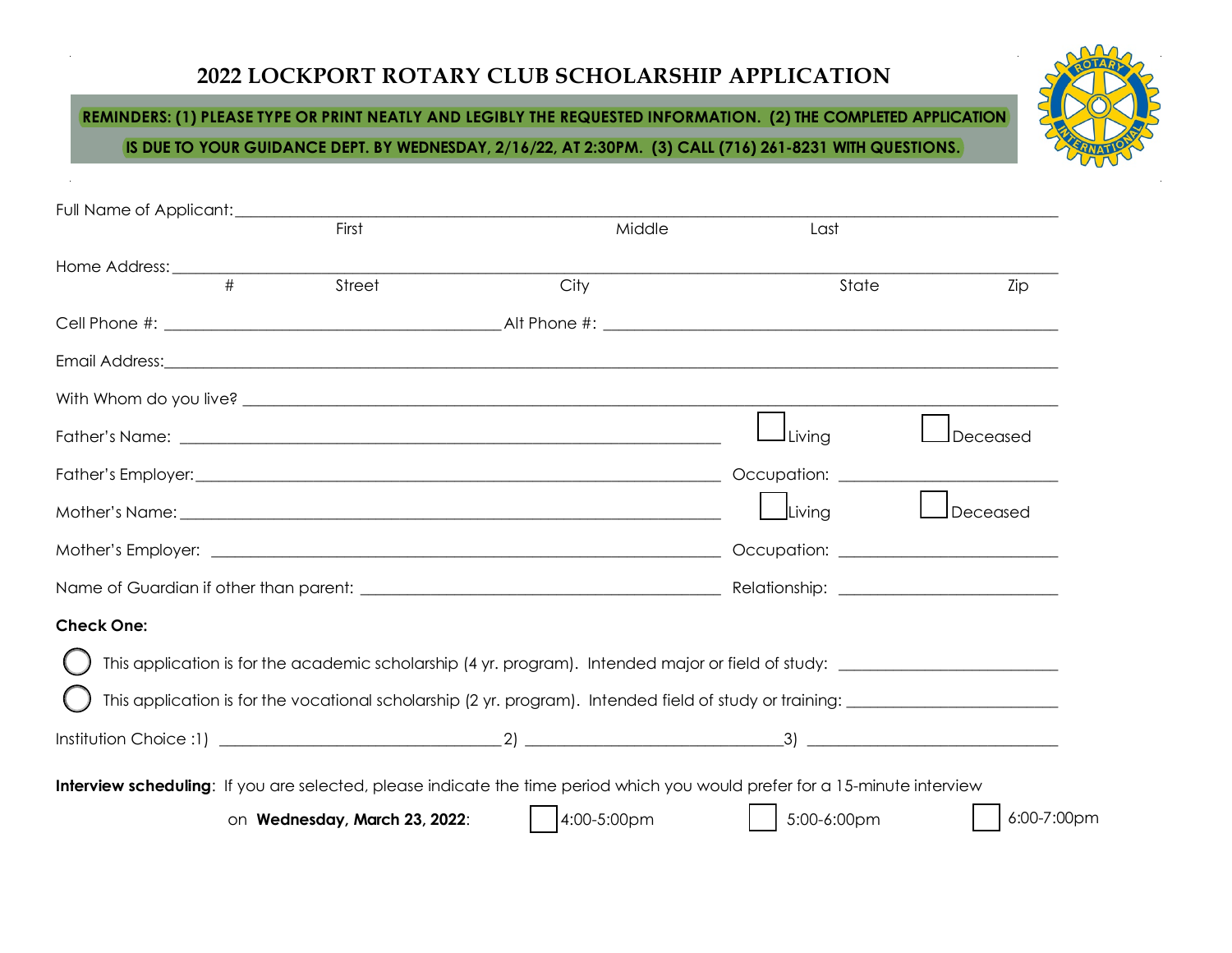Please list the names, relationships, and addresses of three people (include only **one** teacher) who can speak authoritatively about your character, personality and ability. **Attach a letter of recommendation from each individual to your application.**

| Name: | Relationship: | Address: |
|-------|---------------|----------|
|       |               |          |
|       |               |          |
|       |               |          |
|       |               |          |
|       |               |          |
|       |               |          |

On a separate printed page (or pages) attached to your application and marked with your name, please respond to the following four (4) requests for background information:

- 1. List your participation in extra-curricular high school and community activities and indicate any leadership positions in which you have served. Indicate those in which you have obtained a letter, other awards, recognition, or if you have served as an officer.
- 2. Describe any employment experience you have had.
- 3. List any additional scholarships, honors, or special recognition you have received.
- 4. In essay form on a separate page or pages, please respond to the following question: "*What experiences during the COVID-19 pandemic reinforce your intention to obtain a college education or advanced vocational education and training?*"

Name of applicant: